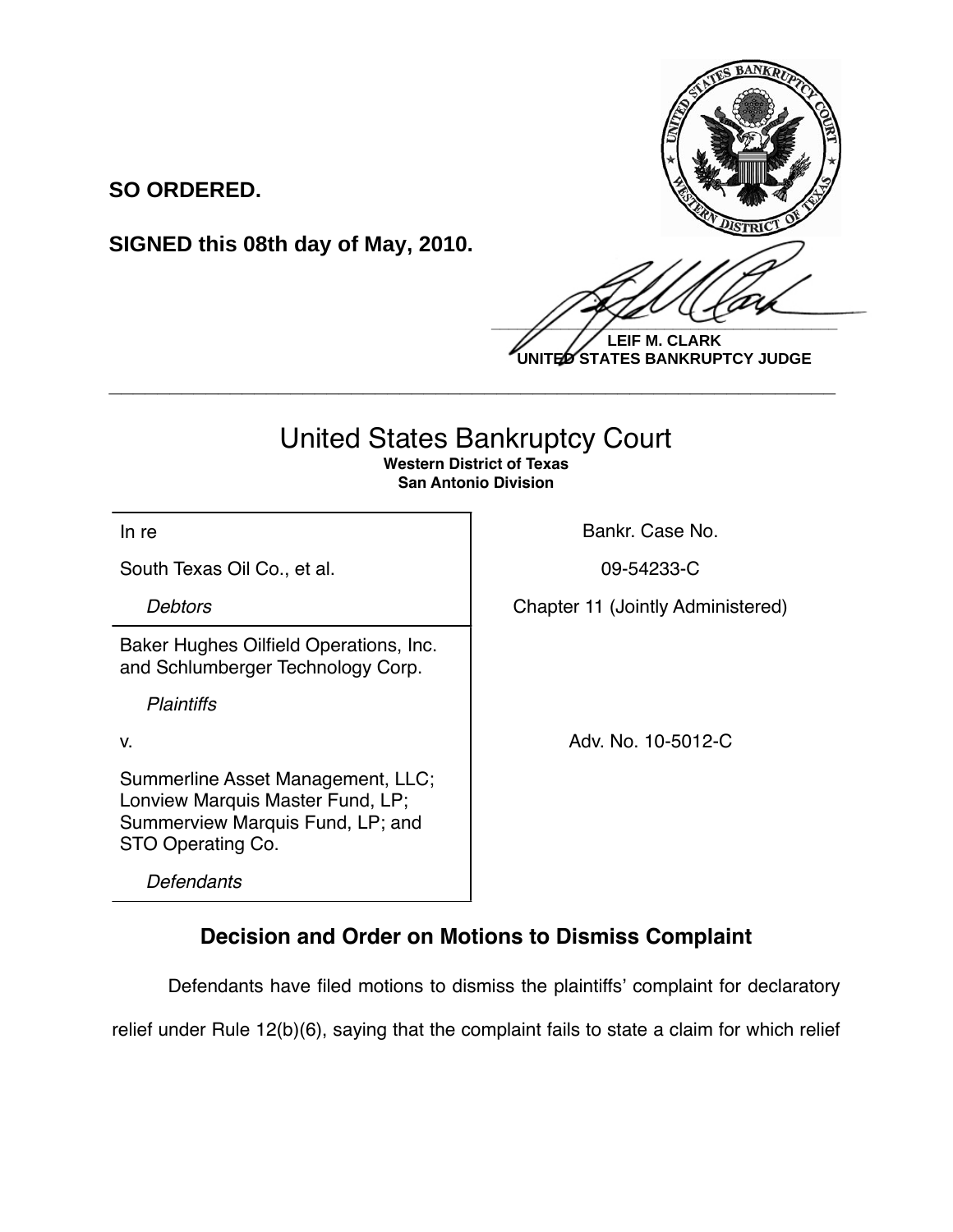can be granted. Plaintiffs respond that the motions are not well taken either procedurally or substantively.

The complaint arises from a failed oil and gas exploration project, generally referred to here as the Matagorda Bay project. The plaintiffs are mineral subcontractors who did work on the leases on behalf of the operator, STO Operating Company, one of the debtors in this case. The operator was acting at the behest of the various working interest owners of the mineral estate, pursuant to a joint operating agreement. The work on the prospect was abandoned eventually, and no producing wells were brought in. The subcontractors and suppliers remain unpaid for their services. According to the complaint, the working interest owners owe approximately \$1,053,355.66 to STO Operating for operations conducted on the Matagorda Bay Prospect. It is not known at this stage of the proceedings whether all or even any of these JIB's (Joint Interest Billings) have been collected from the working interest owners by the operator.

While the analogy is not perfect, there are significant similarities in this structure to the building construction industry, where a general contractor agrees to build a structure on behalf of the owner of the property, and retains subcontractors and suppliers to actually perform the work. Texas law affords a lien to subcontractors and suppliers in the oil and gas exploration business, just as it does in the building trade. *See* Tex. Prop. Code, ch. 56; *see also id.*, ch. 53. Chapter 56 permits the mineral subcontractors to file a lien affidavit for their unpaid services and supplies, and the lien attaches to the mineral estate as well as to the equipment on the lease. *See* Tex. Prop. Code, § 56.0\_\_. In addition, however, there is a trapping provision. Trapping provisions are designed to prevent an owner from paying a contractor monies so long as the

2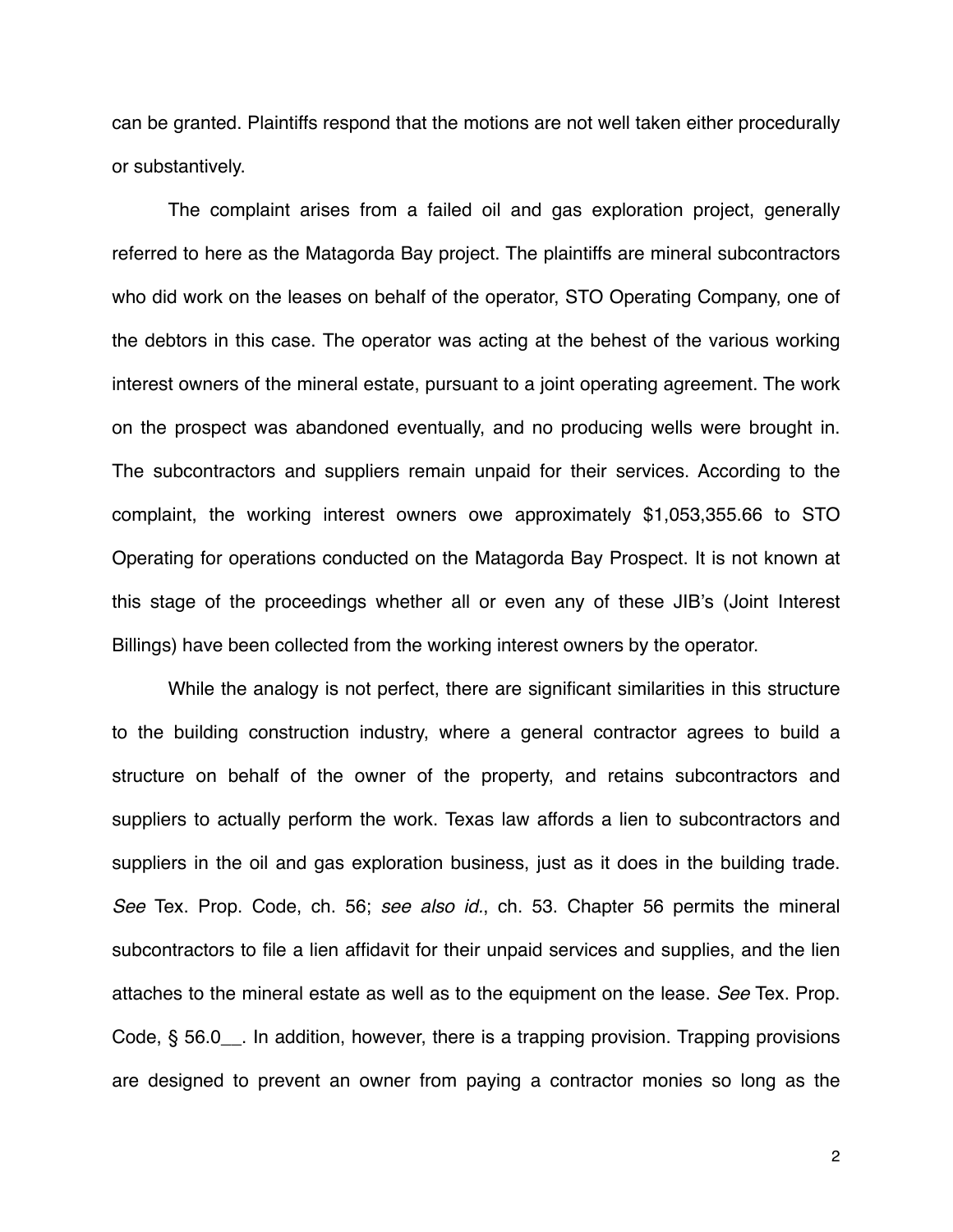subcontractor or supplier remains unpaid. In the building trade, the owner who receives a trapping notice from a subcontractor or supplier is not allowed to pay the contractor any money until the subcontractor or supplier is paid. If the owner pays the contractor anyway, then the owner becomes directly liable to the owner for entire amount of the claim. *See* Tex. Prop. Code, § 53.083.

The mineral contractor chapter of the Texas Property Code also has a trapping statute. If an unpaid mineral subcontractor or supplier who has filed a lien notice then also sends notice to working interest owners, the statute has a similar effect, "trapping" monies otherwise due and owing to the operator, so that they are to be paid directly to the mineral lien claimants instead. Like the similar provision for building subcontractors, the trapping statute is only available to those who have or are eligible to have a lien on the owner's property, but it does not expressly create a lien as such on the monies that are intended to be trapped.

At issue in this complaint is whether this trapping statute gives mineral lien claimants a claim on the monies owed by working interest owners to the operator, superior to the claim of a third party lender with a lien on the assets of an operator. The motion to dismiss is filed by the third party lender, and claims that the plaintiffs have no basis for their assertions as a matter of law, such that the complaint should be dismissed under Rule 12(b)(6).

The defendants first contend that plaintiffs failed to allege any facts sufficient to challenge the validity of the defendants' liens, relying on recent Supreme Court cases, especially *Atlantic Bell Corp. v. Twombly*, 550 U.S. 544, 555 (2007). Plaintiffs reply that this is an action for declaratory relief pursuant to the Federal Declaratory Judgment Act,

3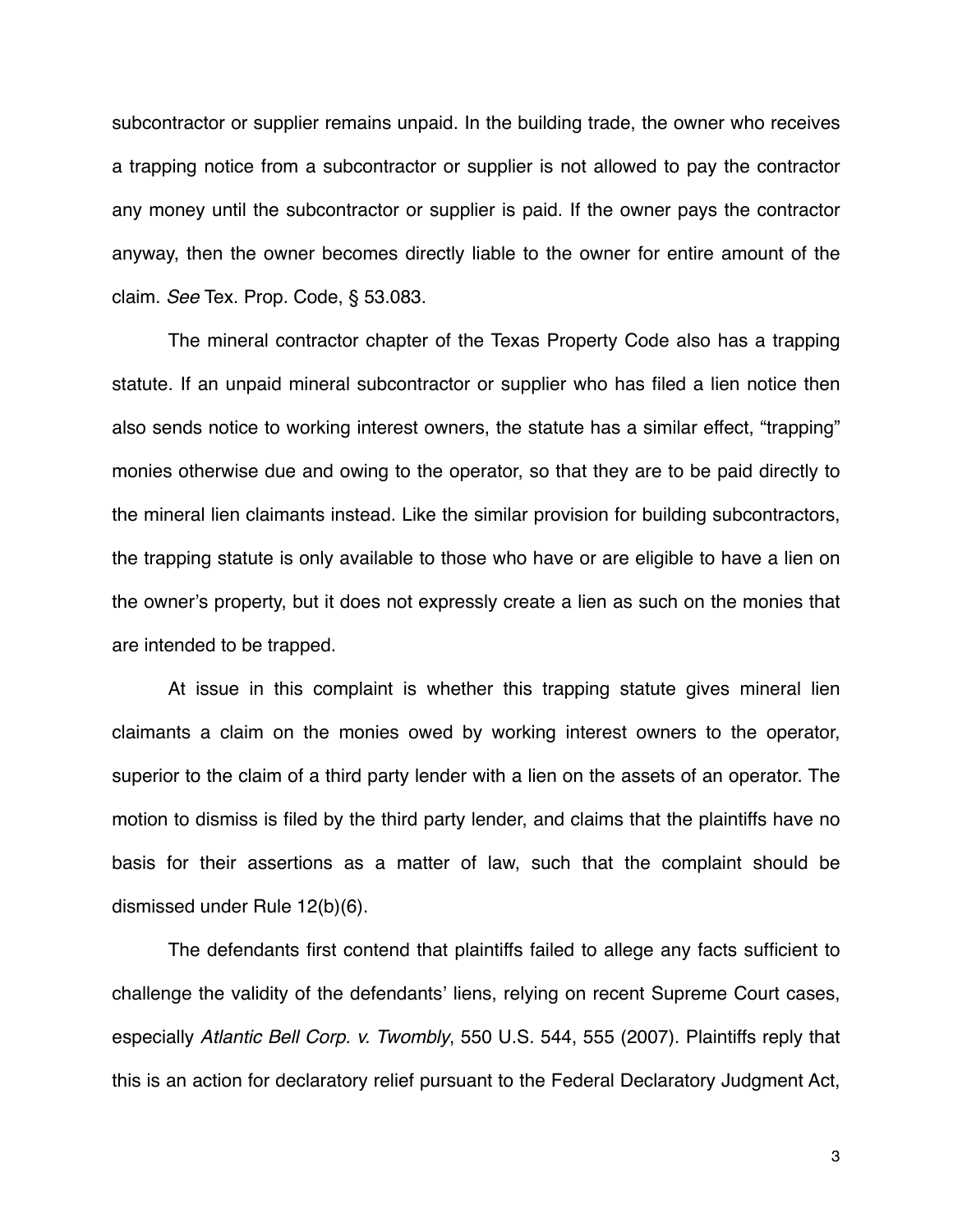28 U.S.C. § 2201. In such an action, say the plaintiffs, there is no need to plead a specific act or omission by the defendants to maintain the cause of action.

The plaintiffs are right. The point of the Supreme Court's directive in *Twombly* was to weed out frivolous litigation where insufficient facts are alleged to form the basis for a claim. Here, the facts alleged are simple: my lien position is better than your lien position. If there is a failure of pleading here (and it doesn't appear that there is), it is easily cured by a directive that the movant plead with greater particularity. For example, the plaintiffs might plead that defendants' liens are not properly perfected in the county where the work was performed (a factual allegation) in support of its contention that, without such a perfection, its claims are subordinate to the claims of the plaintiffs in the JIB's. Still, *Twombly* should not be read to raise the pleading requirement to that of a summary judgment. This ground for dismissal is overruled.

The defendants next allege that the Texas Mineral Lien statute does not grant the plaintiffs a lien on JIB's. The defendants respond that they *do* have a claim on JIB's, and cite to *FDIC v. Mid-America Petroleum, Inc.*, 83 B.R. 933 (Bankr. N.D.Tex. 1988). The defendants' argument ignores the trapping statute entirely, focusing only on the reach of the lien conferred by the statute. The defendants are right of course in asserting that the lien statute does not confer a *lien* as such on JIB's (or monies otherwise owed as JIB's, and not yet paid by the working interest owners). But the argument misses the point made by the court in *Mid-America Petroleum* -- the trapping statute has the effect of preventing the operator from collecting monies from the working interest owners, so that a lien creditor of the operator trying to attach those same funds is *de facto* subordinated to the lienholder who has given notice pursuant to the trapping statute. The question

4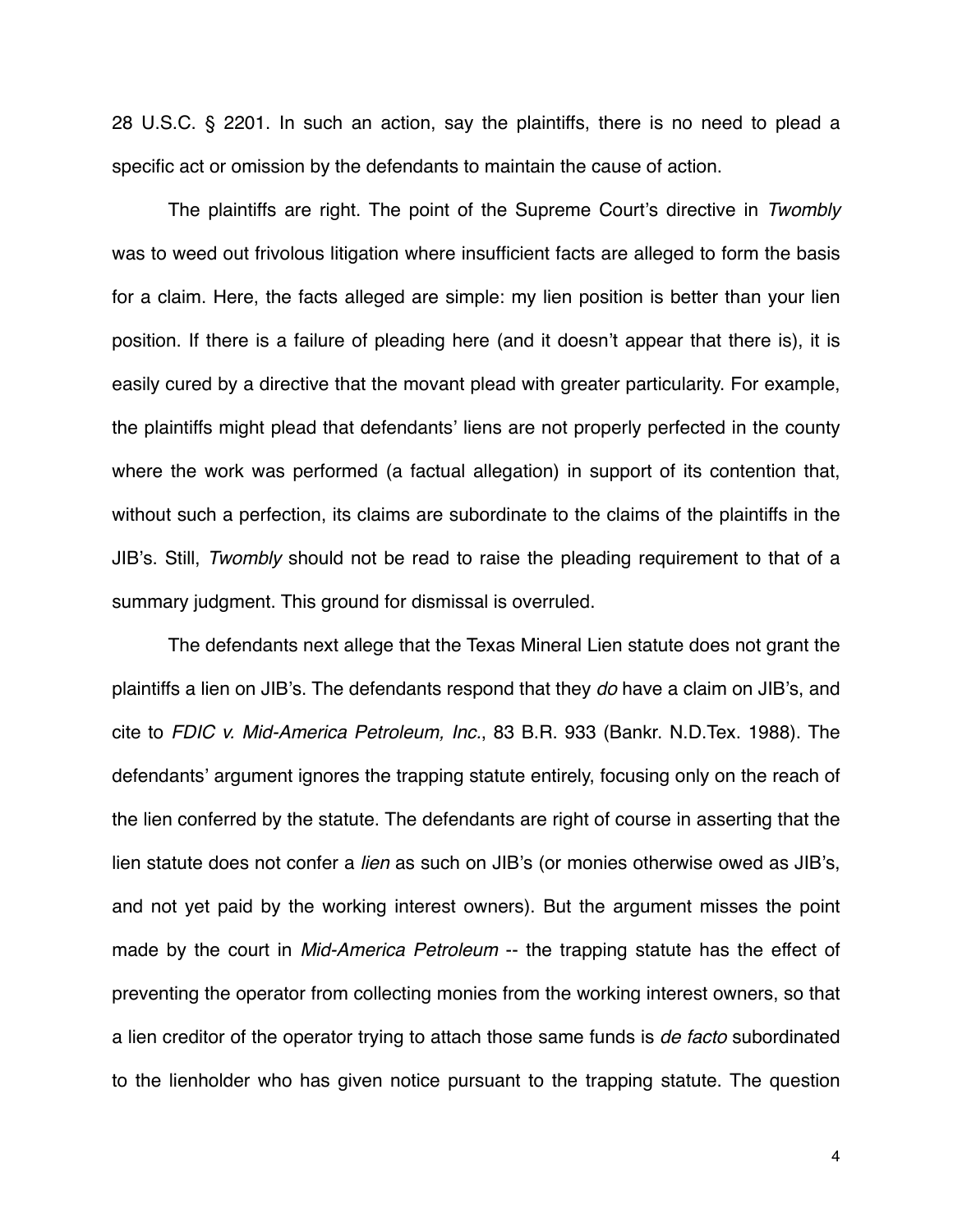posed by the complaint is whether that trapping effect primes any claim that the defendants might make to redirect payments on those JIB's from the operator to the defendants. The only argument made by the defendants on this point, however, is one that is irrelevant. A mineral subcontractor or supplier must have a lien (or at least have the right to have a lien) in order to avail itself of the trapping statute. It makes no legal difference in this dispute that the lien itself does not attach to JIB's. What is relevant is whether the *trapping statute* has the effect of defeating any competing lien of a lender of the operator. The defendants simply do not address that question in their pleadings[.1](#page-4-0) For that reason, the second ground for dismissal is also not well taken, and is overruled.

In their third ground for dismissal, the defendants contend that their liens were perfected prior in time to the commencement of the delivery of goods or services to the project, and thus have priority over the plaintiffs' rights (whatever they might be) in the JIB's. This contention, however, is of the sort that might be made at the summary judgment stage, and requires evidence. No summary judgment evidence is attached to this motion, nor has the court ruled that the motion should be treated as one for summary judgment. The defendants' statement that their liens were perfected prior in time is not supported in these papers. Nor can the defendants shift the burden of proof

<span id="page-4-0"></span><sup>1</sup> The closest defendants come to grappling with the issue is their discussion of the *Mid-American* decision. They point out that the court there found that the FDIC's lien could not attach to JIB's because such JIB's could not even arise until the operator had actually paid the subcontractors and suppliers. *See* Motion, at p. 5. Instead of going further to argue whether a similar analysis might apply in this case, the defendants simply say "the *Mid-American* court did not hold that the mineral lien attached to a JIB as no JIB had been created under the terms of the operating agreement. Again, the issue of what type of property a mineral lien attaches to under chapter 56 was not relevant to the case." The last sentence is certainly correct -- but it also highlights that the defendants do not understand the issue before the court. It is not relevant that the mineral lien does not attach to the JIB's, because the plaintiffs' right of recovery does not hinge on that allegation. Instead, the plaintiffs claim that the *trapping statute* affords them certain rights that have the effect of trumping any claim by the defendants. That issue, unfortunately, is not addressed in the defendants' papers.